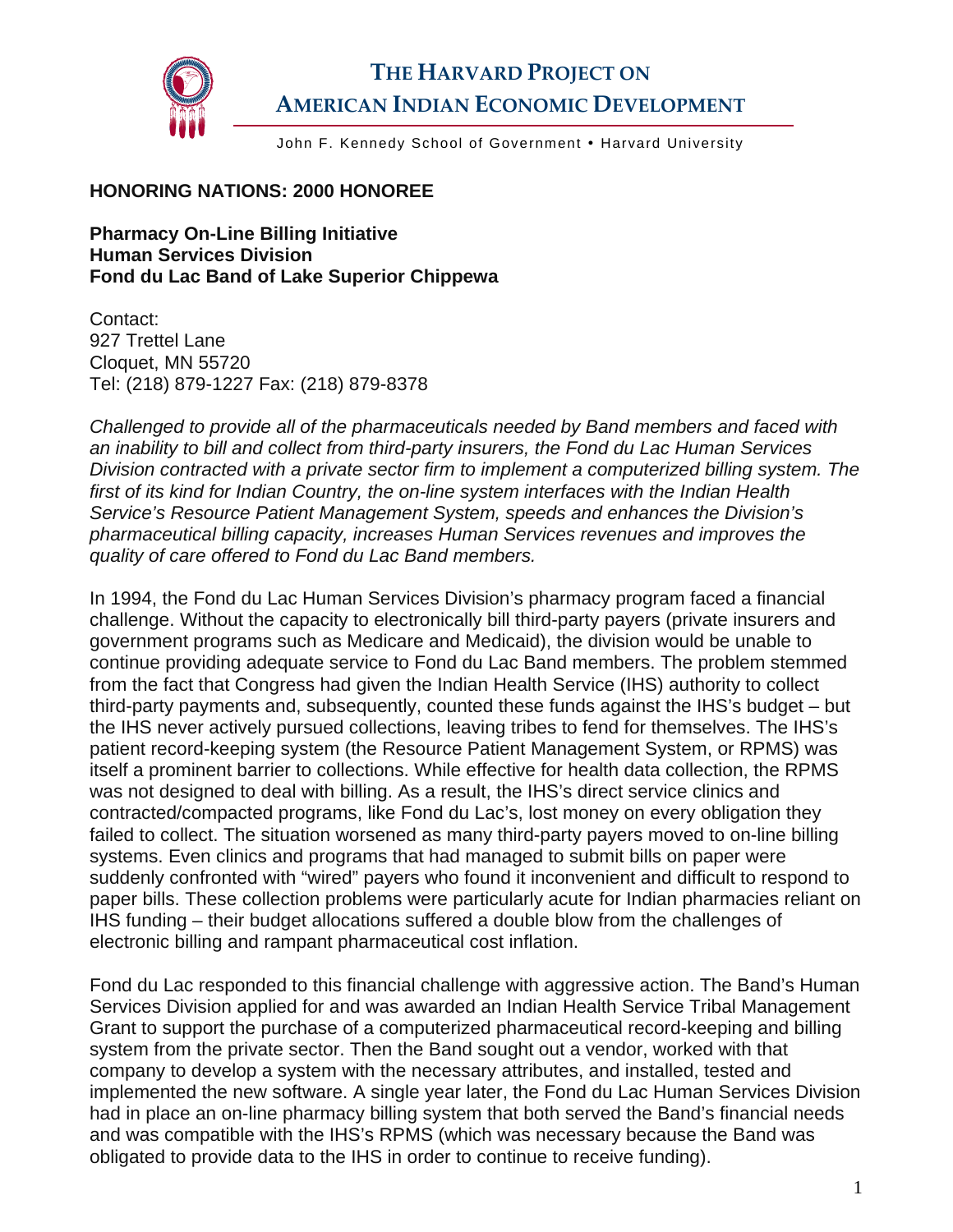At its most basic level, the pharmacy on-line billing system uses an internet connection to automatically bill third-party payers as prescriptions are entered into the computer system by the Band's pharmacy staff. In addition to its billing capabilities, however, the electronic system provides dosing, cost and generic drug substitution information, warns pharmacists of potential allergic and/or adverse drug reactions based on the patient's medical history, updates insurers' formulary lists and creates a printout of these data for pharmacists and patients. Unlike the Indian Health Service's RPMS, the Fond du Lac system was conceived with multiple purposes in mind and, therefore, is more useful from both a financial and a healthcare perspective.

The impacts of the Band's innovation are substantial and wide-ranging. The most direct impact has been on the Human Services Division's finances. Since installing the system, the Band's pharmacy has been able to collect payments for thousands of prescriptions that it would have been unable to collect without on-line billing capacity. The system generated nearly \$37,000 in new revenue in its first year alone (1995) and more than \$625,000 over its first five years of operation. These monies in turn support an expanded pharmacy program and additional, unrelated Human Services programs (such as the Band's optometry clinic and summer day camp), investments that generate a second impact of the billing system – a healthier tribal population. The Fond du Lac pharmacy is able to fill more of the prescriptions its service population needs, is better able to avoid adverse drug reactions, can commit more pharmacist time to patient counseling and fund programs that support diverse aspects of Band members' health. Both of these impacts – on Division finances and citizen health – have been magnified as the pharmacy's success has inspired the Human Services Division to pursue similar technological developments in the Dentistry and Public Health Nursing Departments.

Another significant effect of Fond du Lac's Pharmacy On-Line Billing Initiative has been on the Indian Health Service. According to the IHS Bemidji Area Director, in identifying a problem and seeking an innovative technological solution, Fond du Lac's leadership sparked awareness in the IHS to what was possible and, indeed, what was necessary. Today, the IHS is striving to make its systems capable of meeting the standards set by Fond du Lac.

Yet many tribes have not waited for the IHS system to catch up. Viking Computer Systems, the private sector vendor contracted by Fond du Lac for system development, reports that 50 tribal and IHS pharmacies have purchased and implemented its RPMS-compatible program. This is not surprising given Fond du Lac's experience. The Human Services Division reports that payback on the initial system purchase and on-going system maintenance contracts occurred quickly, that training took a minimal amount of time and that the computerized system sped up service delivery significantly. The only caution to potential tribal purchasers is that market analysis should precede purchase: third-party billing systems pay for themselves only when a critical mass of a pharmacy's or clinic's service population has third-party insurance.

Several factors underlie the Fond du Lac pharmacy program's success. The first is the Band's willingness to exercise real self-determination over healthcare. Rather than being a mere recipient of funds and services, and rather than having the federal government dictate the way in which its health systems would be managed, Fond du Lac made a sovereign, strategic choice to create its own billing and patient record management system. Further, the Band used this decision to reinforce its government-to-government relationship with the IHS. Instead of taking the minimum steps necessary to maintain Indian Health Service funding, the Fond du Lac Human Services Division sought input from and shared results with the IHS